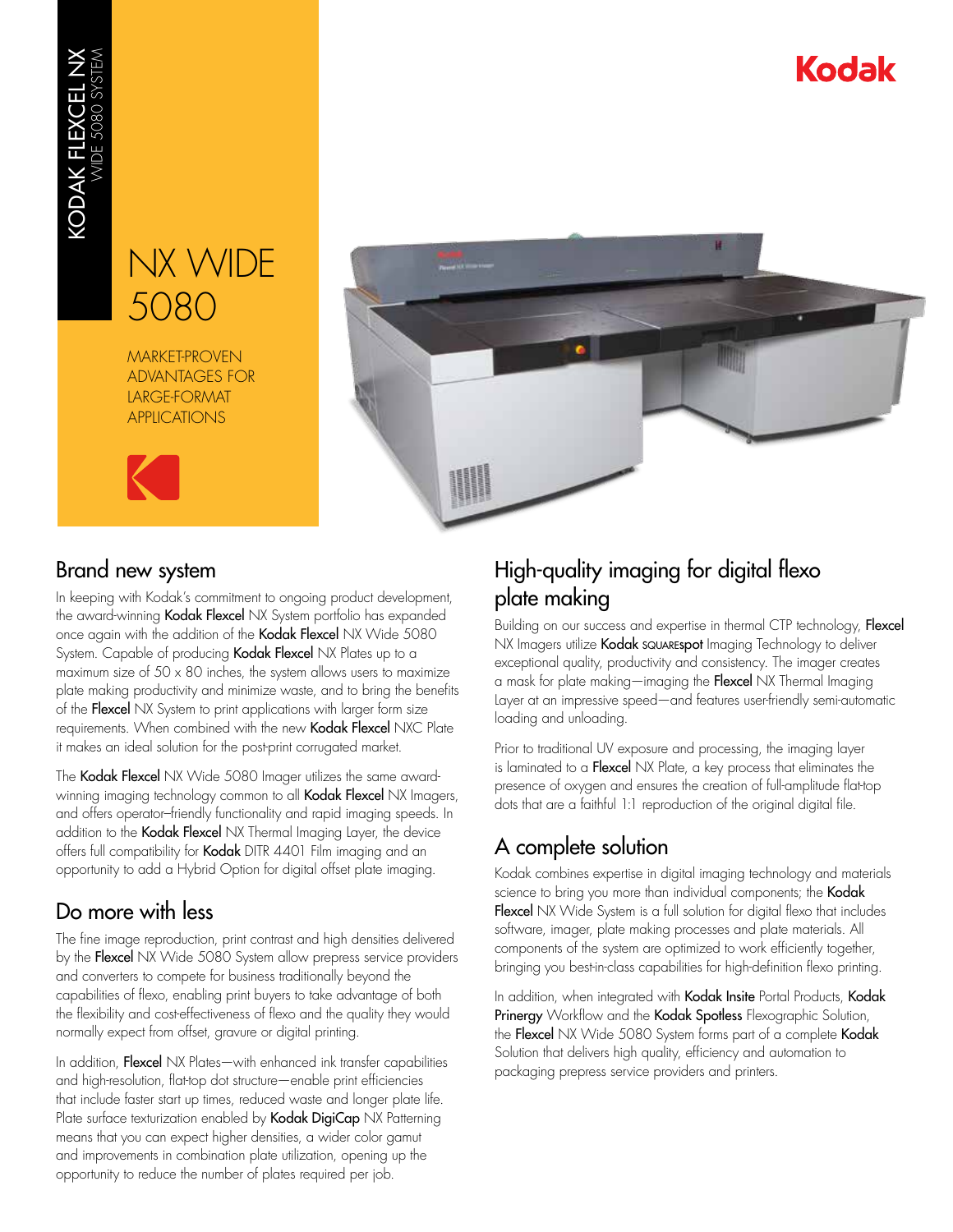# Completely integrated turnkey solution



## Kodak Flexcel NX Wide 5080 Imager

The NEW! Flexcel NX Wide 5080 Imager enables plate making up to 50" x 80," and is designed with operator friendly features in mind. Air cushion technology and leading edge detection systems facilitate the loading and unloading of large format materials, and **Kodak squarespot** imaging technology delivers stable, predictable imaging that can be relied upon day after day.



## Kodak Flexcel NX Wide 5080 Laminator

The Flexcel NX Wide 5080 Laminator is used to laminate the Thermal Imaging Layer to the Flexcel NX Plate prior to exposure and processing. While quick and simple, the lamination stage is critical because it removes all oxygen between the mask and the plate, allowing the creation of fullamplitude flat top dots. The new Flexcel NX Wide 5080 laminator is based upon a well-established successful design with enhanced features that facilitate switching between plate sizes and thicknesses.



## Kodak TIFF Front End Software

Powerful Kodak TIFF Front End Software drives the Flexcel NX Imager and allows operators to preview and inspect files for accuracy before imaging, and optimize media usage by arranging multiple separations on a single plate. The result is outstanding device control and job management, fast processing speeds and simplicity of operation.

## Kodak DigiCap NX Patterning

Award-winning Kodak DigiCap NX Patterning is implemented in the Kodak TIFF Front End. It utilizes the high-resolution capabilities of the Flexcel NX Wide 5080 System to create a micro-texturization pattern on the surface of all plate elements, significantly boosting ink transfer efficiency.



## Kodak Flexcel NX Thermal Imaging Layer

The unique formulation of the Flexcel NX Thermal Imaging Layer allows high resolution and fast imaging, and intimate optical contact with the plate during UV exposure. The product is available in two variants with the standard version suitable for platemaking with Flexcel NXH Plates up to  $42'' \times 60''$  in size. The new Flexcel NX Thermal Imaging Layer-R has been specifically designed for use with plate formats 42" x 60" and larger, and with all sizes of Flexcel NXC Plates.

## Kodak Flexcel NXH and NXC Plates

Flexcel NX Plates are reliable, high-quality flexographic plates designed to print on a wide variety of substrates. They offer superior ink transfer, smooth solids, uniform laydown, robust on-press performance and excellent ozone resistance. Flexcel NXH Plates are designed to print on a wide variety of substrates, including, films, foils, paper, shrink films, pressure sensitive labels, envelopes and pre-print liner, while Flexcel NXC Plates are designed for post-print corrugated applications.

#### Accessories:



#### **Densitometer**

The X-Rite 361T UV densitometer, supplied as a standard accessory with every Flexcel NX Wide 5080 System, is a valuable tool for imaging set-up, troubleshooting and quality control.



#### Media Rack

A convenient mobile media rack, designed to be placed adjacent to the Flexcel NX Wide 5080 Imager, ensures that sheets of Thermal Imaging Layer-R are close at hand when required for loading.



#### Rolling Plate **Cart**

A tilting rolling cart facilitates the safe transportation of wide format plates between lamination, exposure and processing stations.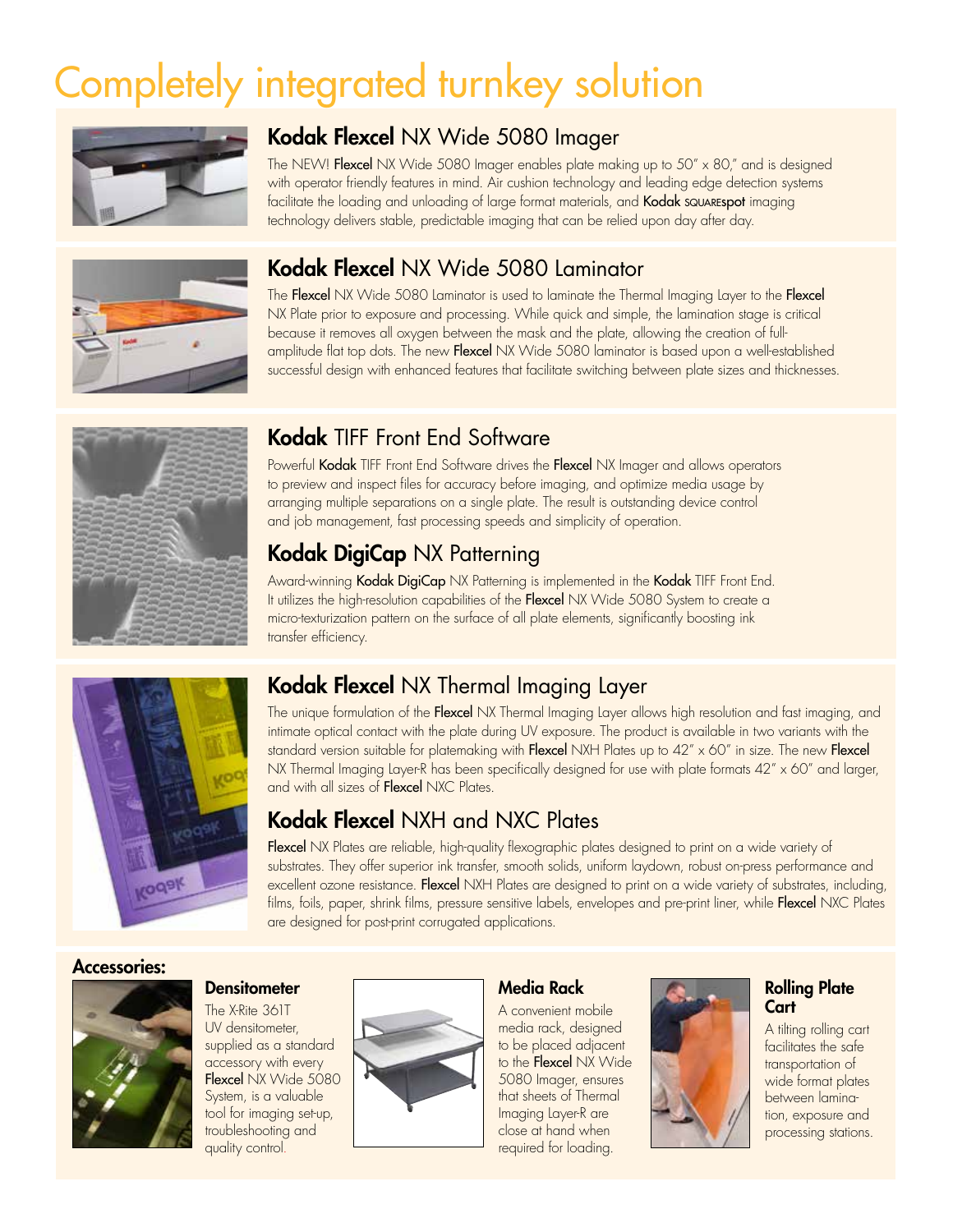# Kodak Flexcel NX Wide 5080 System specifications

## **Kodak Flexcel** NX Wide 5080 Imager

#### Physical characteristics

| Imager dimensions<br>$(H \times W \times D)$                            | $120 \times 323 \times 224$ cm $(47 \times 127 \times 88$ in)<br>Loading table height: 84 cm (33 in)                                                                                                                                                                                                                                                                                   |                                                                                                                                                                                                           |  |  |
|-------------------------------------------------------------------------|----------------------------------------------------------------------------------------------------------------------------------------------------------------------------------------------------------------------------------------------------------------------------------------------------------------------------------------------------------------------------------------|-----------------------------------------------------------------------------------------------------------------------------------------------------------------------------------------------------------|--|--|
| Debris removal<br>cabinet (UDRC)                                        | $86 \times 56 \times 56$ cm $(34 \times 22 \times 22)$ in)                                                                                                                                                                                                                                                                                                                             |                                                                                                                                                                                                           |  |  |
| External vacuum pump<br>$(H \times W \times D)$                         | $51 \times 67 \times 144$ cm (20 x 26 x 57 in)<br>Required for imaging of offset plates only                                                                                                                                                                                                                                                                                           |                                                                                                                                                                                                           |  |  |
| Weight                                                                  | 1760 kg (3870 lb)                                                                                                                                                                                                                                                                                                                                                                      |                                                                                                                                                                                                           |  |  |
| Workflow specifications                                                 |                                                                                                                                                                                                                                                                                                                                                                                        |                                                                                                                                                                                                           |  |  |
| Workflow connectivity                                                   | Kodak TIFF Front End Software<br>Optional: Kodak Prinergy Workflow System                                                                                                                                                                                                                                                                                                              |                                                                                                                                                                                                           |  |  |
| Specifications for imaging Kodak Flexcel NX Thermal Imaging Layer (TIL) |                                                                                                                                                                                                                                                                                                                                                                                        |                                                                                                                                                                                                           |  |  |
| Throughput *<br>(includes loading<br>and unloading)                     | With DigiCap NX Patterning applied:<br>Imaging rate: $12.5 \text{ m}^2/\text{hr}$<br>3.5 wide-5080 sheets per hour<br>5.5 wide sheets per hour<br>7.5 mid sheets per hour<br>9.5 narrow sheets per hour                                                                                                                                                                                | Without DigiCap NX Patterning applied:<br>Imaging rate: $6.5 \text{ m}^2/\text{hr}$<br>2.0 wide-5080 sheets per hour<br>3.5 wide sheets per hour<br>4.5 mid sheets per hour<br>5.5 narrow sheets per hour |  |  |
| Media sizes                                                             | 640 x 838 mm (25.2 x 33 in), to make 610 x 762 mm (24 x 30 in) plate<br>838 x 1097 mm (33 x 43.2 in), to make 800 x 1067 mm (31.5 x 42 in) plate<br>940 x 1230 mm (37 x 48 in) to make 900 x 1200 mm (35.4 x 47.2 in) plate<br>1097 x 1554 mm (43.2 x 61.2 in), to make 1067 x 1524 mm (42 x 60 in) plate<br>1283 x 2062 mm (50.5 x 81.1 in) to make 1270 x 2032 mm (50 x 80 in) plate |                                                                                                                                                                                                           |  |  |
| Resolution                                                              | 2400 dpi                                                                                                                                                                                                                                                                                                                                                                               |                                                                                                                                                                                                           |  |  |
| Repeatability                                                           | 16 microns between 2 consecutive exposures on the same TIL left on the drum                                                                                                                                                                                                                                                                                                            |                                                                                                                                                                                                           |  |  |
| Screening                                                               | 300 lpi maximum linescreen (0.4% to 99.6%)<br>Kodak DigiCap NX Patterning<br>Kodak Maxtone Screening and Kodak Maxtone CX Screening<br>Kodak HyperFlex Ready Imaging Technology<br>Kodak Staccato Screening                                                                                                                                                                            |                                                                                                                                                                                                           |  |  |
| Specifications for imaging Kodak DITR 4401 film                         |                                                                                                                                                                                                                                                                                                                                                                                        |                                                                                                                                                                                                           |  |  |
| Throughput *<br>(includes loading<br>and unloading)                     | Imaging rate 6.5 m <sup>2</sup> /hr<br>2.0 sheets per hour 1245 x 2007 mm DITR (49 x 79 in)<br>2.5 sheets per hour 1097 x 1554 mm DITR (43.1 x 61.1 in)<br>4.5 sheets per hour 838 x 1123 mm DITR (33 x 44.2 in)<br>6.5 sheets per hour 600 x 750 mm DITR (23.6 x 29.5 in)                                                                                                             |                                                                                                                                                                                                           |  |  |
| Media sizes                                                             | $600 \times 750$ mm (23.6 $\times$ 29.5 in)<br>838 x 1123 mm (32.9 x 44.2 in)<br>$1097 \times 1554$ mm $(43.1 \times 61.1$ in)<br>1245 x 2007 mm (49 x 79 in)                                                                                                                                                                                                                          |                                                                                                                                                                                                           |  |  |
| Resolution                                                              | 2400 dpi                                                                                                                                                                                                                                                                                                                                                                               |                                                                                                                                                                                                           |  |  |
| Screening                                                               | 200 lpi maximum linescreen (2% to 98%)                                                                                                                                                                                                                                                                                                                                                 |                                                                                                                                                                                                           |  |  |

\* Maximum imaging rate is based on 1554 mm media around the drum.

Maximum productivity for continuous operation with 15 seconds/cycle operator time.

The platesetter is a Class 1 Laser Product and fully complies with EN60825-1 and US Federal Regulations 21 CFR 1040.10 - CDRH.